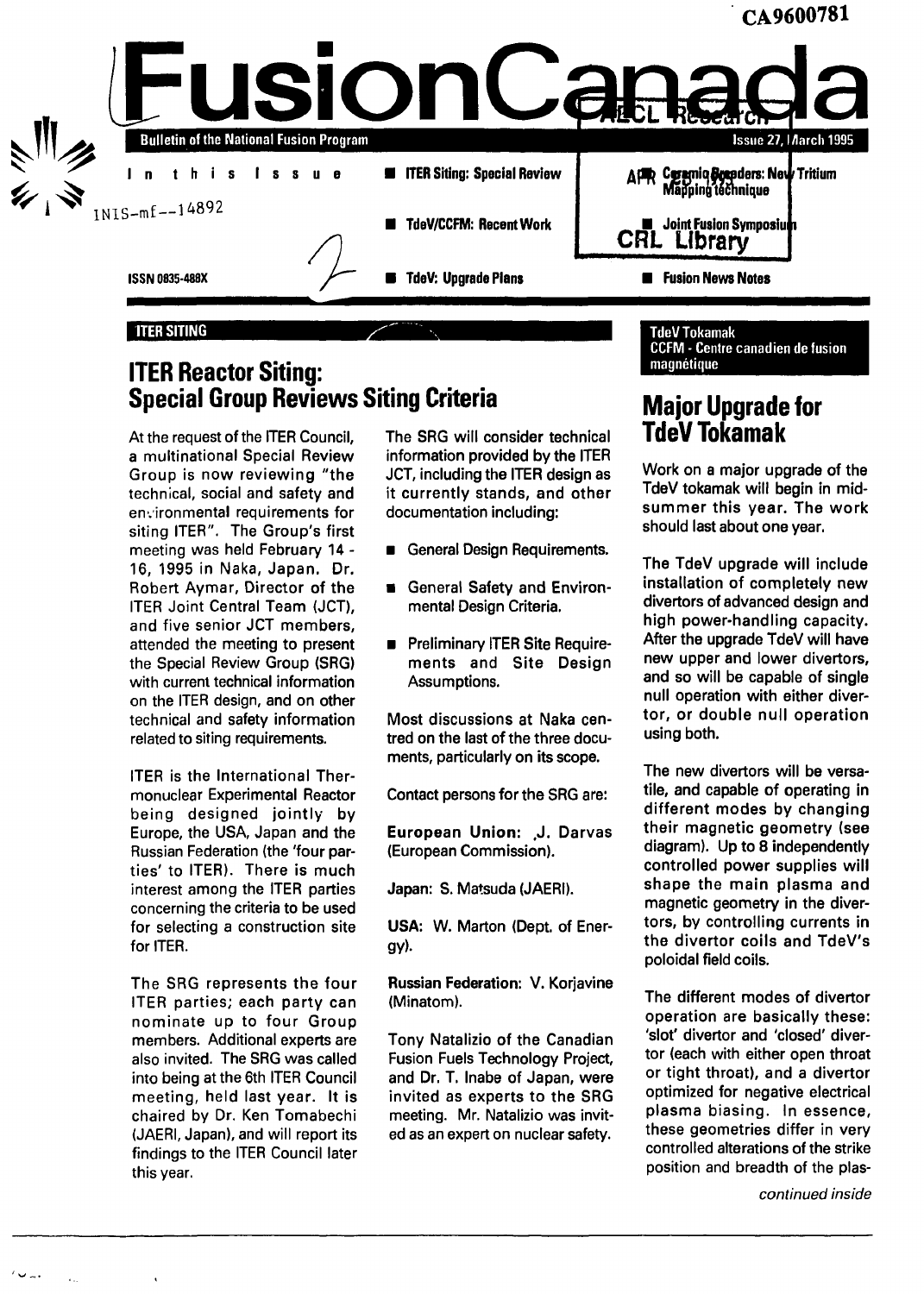

## **Major Upgrade for TdeVTokamak**

continued

ma impacting on the divertor plates. They also involve variable magnetic constriction of the divertor throat (inlet area).

The chief mission of the upgraded machine will be to explore divertor physics and test divertor plate materials at reactor-relevant power deposition levels. The new divertors will have entirely new divertor plates and supporting structures, and will be electrically insulated so that the main plasma can be biased via the divertor plates. These plates will have much enhanced heat absorption capacity, up to

12 MJ per tokamak shot, depending on operating scenarios.

Divertor power handling capacity will be reactor-relevant, so that experimental data can be applied to fusion reactor design. Power deposition rates (P/R) on the divertor plates may be up to 3 MW.m<sup>.</sup>l.

The main TdeV plasma ( $R \sim 0.83$ m,  $r \sim 0.22$  m) will be a little smaller than it is now, with a more triangular cross-section  $(δ < 0.5)$ . Toroidal field will be 1.95 tesla max., sustainable for 10 seconds.

Comparison of different divertor plate materials will be important. The new upper divertor will have carbon fibre composite divertor plates, to test low atomic number (low-Z) materials in high-power

**TdeV Flexible Divertor Geometry**

divertor service. The new lower divertor will be fitted with molybdenum plates, to test high-Z materials under the same conditions. At present, without substantial same-conditions data, debate about the benefits of low-Z plates versus high-Z plates remains unresolved. TdeV will be able to switch readily between upper and lower single null operation, to try tests of both.

The new power supplies, with a new plasma control system, will provide precise control of the position of the plasma strike point inside the divertors, and of the divertor throat baffling for particles.

More cryogenic vacuum pumps will be fitted, so that the lower divertor can be pumped, as is the upper divertor now.

# optimized for negative biasing "closed" geometry open throat baffle "slot" geometry  $\blacksquare$   $\blacksquare$   $\blacksquare$  "closed" geometry tight throat baffle

Typical modes of operation expected for the upgraded divertors to be installed on TdeV during the major upgrade that will start later this year. These illustrate the flexible throat baffling and strike point positioning in the outer divertor. The inner divertor will function as an open divertor.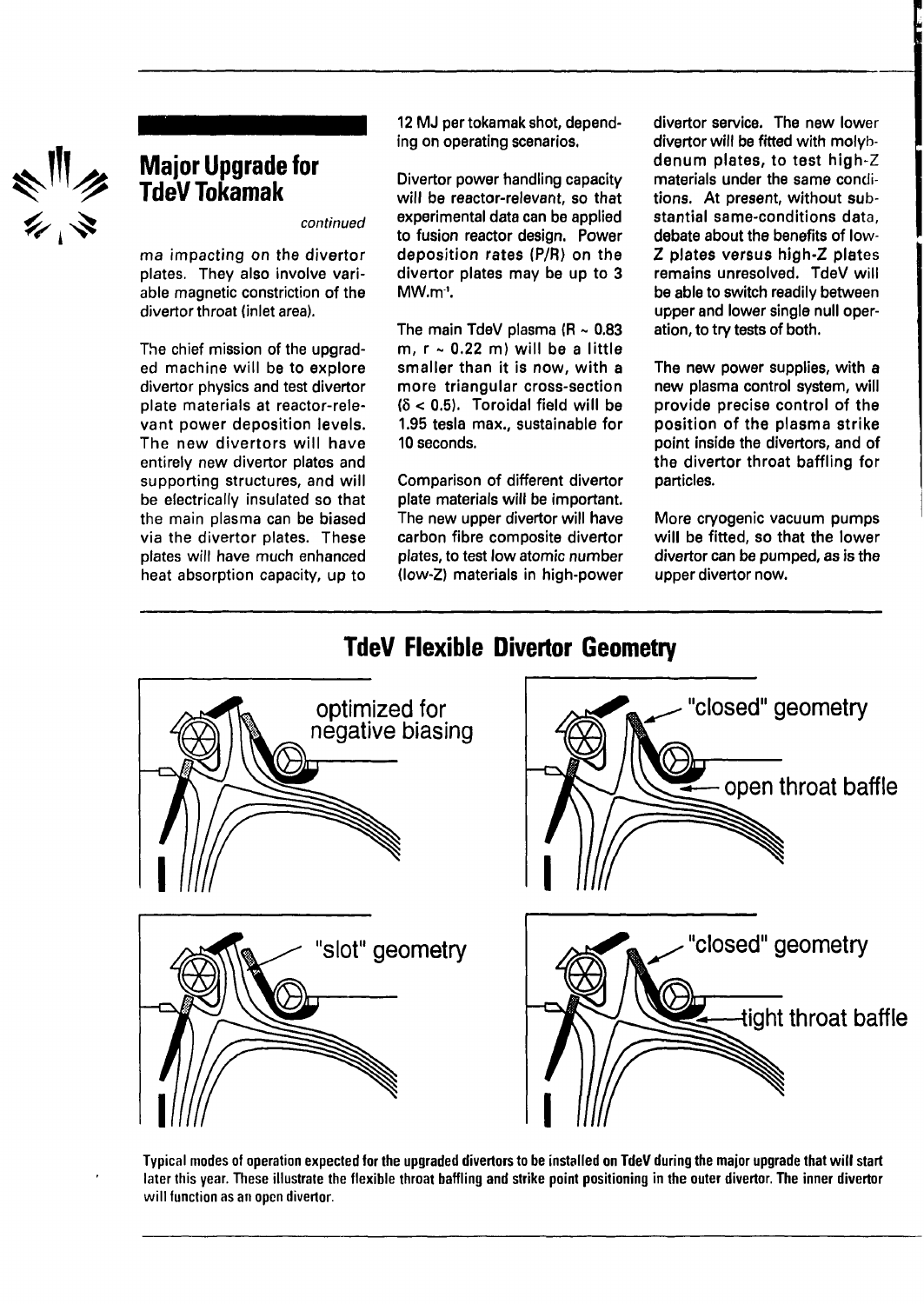TdeVTokamak CCFM - Centre canadien de fusion magnétique

## **Recent work on TdeV Tokamak**

### **Plasma detachment in divertors**

In March, the main research theme on the TdeV tokamak was the phenomenon of plasma detachment in TdeV's upper, outer divertor.

Since the re-start of TdeV, after a two-month winter maintenance shutdown, the CCFM team has chiefly explored divertor behaviour against variations in numerous parameters including main plasma conditions, electrical plasma biasing via divertor

plates, and lower hybrid radiofrequency RF power injection (heating and current drive). Diagnostic instrumentation of the upper divertor was significantly improved during the winter shutdown, with the main aim of improving measurements of power balance within the divertors, and of power distribution between divertors and main plasma, under varying operating conditions.

Detachment of divertor plasmas on TdeV was first investigated quantitatively last year. It is being systematically characterized this year in a campaign scheduled to end in summer 1995. After that, TdeV will be shut down for a major upgrade (see separate article).

#### **Density dependence**

Like others, CCFM researchers have found a definite relationship between main plasma density and the degree of detachment of divertor plasmas from the divertor plates. Over a main plasma line average density  $(n_a)$ range of 3 - 8 x 10<sup>19</sup>.m<sup>3</sup>, detachment become increasingly apparent for n<sub>e</sub> values over  $5 \times 10^{19}$ . This is not a threshold value, but more a point where plasma detachment noticeably increases versus n<sub>e</sub>. It seems easier to detach divertor plasmas with plain ohmic discharges in TdeV, rather than when adding lower hybrid RF auxiliary heating. Indeed, detached plasmas can sometimes re-attach to the divertor

# **Plasma detachment in Divertors**

Divertors are devices intended mainly for permanently removing impurities - helium, oxygen, metal ions and other species - from tokamak plasmas. Collectively, these particles including a large flux of hydrogen fuel ions from the main plasma - carry a great deal of energy. Plasma-facing divertor components could thus receive great particle fluxes and heat loads that together would rapidly erode most materials, whether new or traditional.

Particles leaving the main tokamak plasma ('crossing the magnetic separatrix') are guided by shaped magnetic fields into a special volume near the main plasma (the divertor). Here, they become electrically neutralized by collision and charge exchange, with either divertor surfaces or neutral gas. Neutralized particles are then pumped out of the divertors - to permanently remove them - through vacuum pumps (TdeV uses cryogenic divertor pumping). Continuous vacuum pumping (exhaust) of the divertors should maintain main plasma purity, by counterbalancing the inflow (to the main plasma) of impurities from normal plasma-surface interactions inside the tokamak.

Because the particles swept into a divertor are already ionized, a hot plasma exists in the divertor. For a particle, neutralization is not granted automatically on entry. Plasma collected by the divertor is magnetically directed to strike a neutralizer plate, and so deposit considerable energy there. Without some form of intervention, enormous heat and particle loads - encouraging material erosion - can be placed on divertor components receiving the particle impacts. For a fusion reactor, projected surface heat loads are in the several MW/m<sup>2</sup> range, enough to rapidly erode the most resistant of structural materials.

By manipulating the tokamak's magnetic and plasma conditions, the bulk of the divertor plasma can be encouraged to move away - detach itself - from the surfaces of the divertor plates. This can reduce the power deposited on these plates, because incoming particles (from the main plasma) will tend to interact first with the detached plasma as they arrive in the divertor, instead of depositing most of their energy on the divertor structure. The detached plasma should then re-radiate and re-distribute its deposited particle energy, so that less heat impinges on the divertor plates. For example, some heat might be re-radiated back to the outer divertor components, where active cooling with water flow can remove it.

Detachment of divertor plasmas from the divertor neutralizer plates is possibly caused by buildup of a 'cushion' of neutral particles near the divertor surfaces.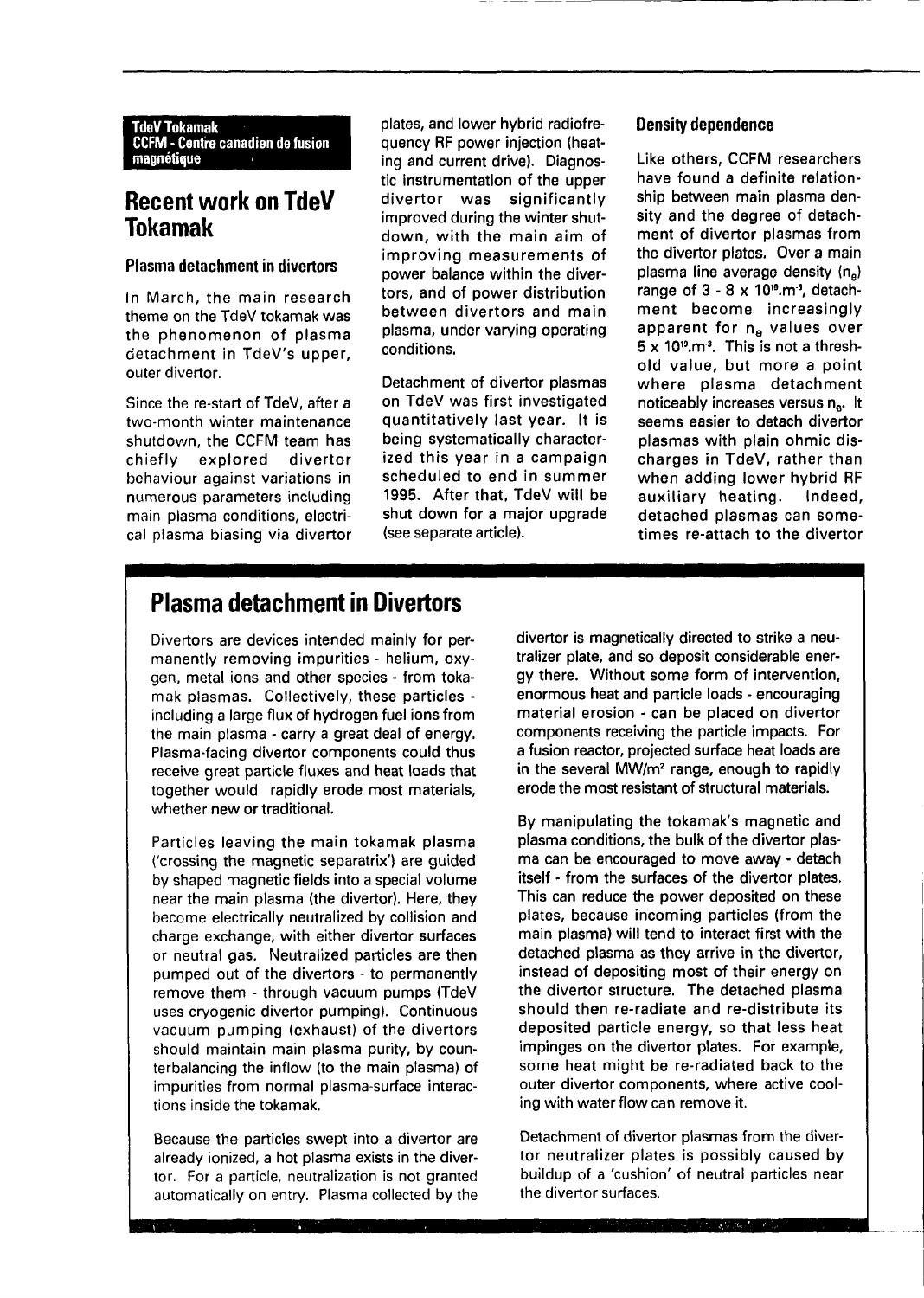## **3-D Tritium Mapping of Irradiated Lithium Zirconate Pebble Beds**

## **Chalk River Technique**

The **Tritium Group at AECL's** Chalk River Laboratories is using a technique that can **produce** a three-dimensional (3-D) profile **of** residual tritium **levels** in **test** beds of lithium ceramic **breeder** pebbles, after their irradiation in reactors. In-reactor tests **of** lithium ceramics are made to investigate matters including tritium release **rates, ceramic material** properties and tritium retention. The new 3-D tritium mapping technique is being used on a **bulk** cylindrical pebble bed of **1.2 mm** diameter lithium zirconate  $(Li<sub>2</sub>ZrO<sub>3</sub>)$  pebbles made at Chalk River, and irradiated to high lithium burnup **(5.2%)** in **the FFTF** reactor at Hanford, Washington.

It is important for fusion breeder blanket designers to understand tritium retention in irradiated breeder ceramics; factors affecting tritium retention include lithium burnup, neutron spectrum, breeder temperature, **and** ceramic material structure and phase changes. In a fusion reactor blanket, all these factors will vary with time and with position in the blanket structure.

The FFTF Li<sub>2</sub>ZrO<sub>3</sub> pebble test bed sample, provided by Chalk River, was a cylindrical capsule **13** mm dia. x 100 mm long, containing 30 grams of  $Li<sub>2</sub>ZrO<sub>3</sub>$  pebbles, each 1.2 mm diameter.

The new tritium mapping technique involves injecting a liquid resin into the intact capsule, and after the resin solidifies, cutting away the capsule walls to leave a solid cylinder (or 'slug') containing the  $Li<sub>2</sub>ZrO<sub>3</sub>$  pebbles fixed in a solid resin matrix. This composite cylinder preserves the spatial **position of individual ceramic pebbles. Discs, or wafers, are then cut from the composite slug, at different points on the long axis of the cylinder. Each wafer is marked with a grid, for mapping, and then cut into small pieces. Tritium retained in the pebbles fixed in each small piece is measured by:**

- **first dissolving away the resin from the pebbles with a solvent,**
- $\blacksquare$  then dissolving the pebble **fragments in strong acid.**
- **Then, the acid is distilled, and the tritium concentration in the acid distillate is measured by scintillation counting, to reveal the tritium content of pebbles in each piece of the wafer.**

**In this way, a 3-D map of tritium retained in the lithium ceramic pebble bed can be constructed.**

**Two wafers have been analyzed, so far, from the FFTF Li2Zr0<sup>3</sup> pebble test bed. Measured tri**tium retention in the Li<sub>2</sub>ZrO<sub>3</sub> var**ied from 0.02 ppm (by weight) to 0.36 ppm. More wafers are being analyzed.**

**Other groups at Chalk River will examine the fine structure of the irradiated Li2Zr03 pebbles, with scanning electron microscopy, X ray-diffraction, nuclear magnetic resonance and other techniques.**

**The FFTF irradiation of the zirconate pebble bed was done under phase II of the BEATRIX-II breeder materials program, a joint Canada/USA/Japan breeder R&D program conducted under the auspices of the International Energy Agency. All irradiated zirconate analysis data will be shared with the USA and Japan as part of BEATRIX-II.**

More information: Joan Miller, Tritium Group, AECL Chalk River (613) 584-3311, ext. 3277, Fax (613)584-4445.

#### **INTERNATIONAL**

## **Joint CNS/FPA Fusion Symposium**

**Canadian Nuclear Society Fusion Power Associates (USA) Montréal, Canada, September 6- 8, 1995**

**This event combines the annual technical meeting of the Canadian Nuclear Society's Fusion Committee, and the annual general meeting and technical symposium of the USA's Fusion Power Associates. The joint event will be held September 6-8 this year at the Radisson Hotel in downtown Montréal.**

#### **The theme of the meeting is: Status and Prospects for Fusion Power.**

**Technical Sessions are on Thursday September 7 and Friday September 8. Delegates can visit the TdeV tokamak site, just outside Montréal, on the Friday afternoon. A reception and early registration will be held the evening of September 6.**

**Fusion Power Associates is an educational and research foundation established to foster the timely development and acceptance of fusion energy. The Canadian Nuclear Society is an association of professional engineers and scientists from universities, utilities and industry.**

**In Canada: Registration information from: Sylvie Caron, Canadian Nuclear Society. Phone: (416) 977-7620, Fax: (416) 979- 8356. Program information: Guy LeClair, CCFM, (514) 652-8743, Fax (514) 652-8625.**

**In the USA,** contact: **Ruth Watkins at Fusion Power Associates. Phone: (301) 258-0545, Fax: (310) 975-9869, e-mail: 72570.707@Compuserv.com.**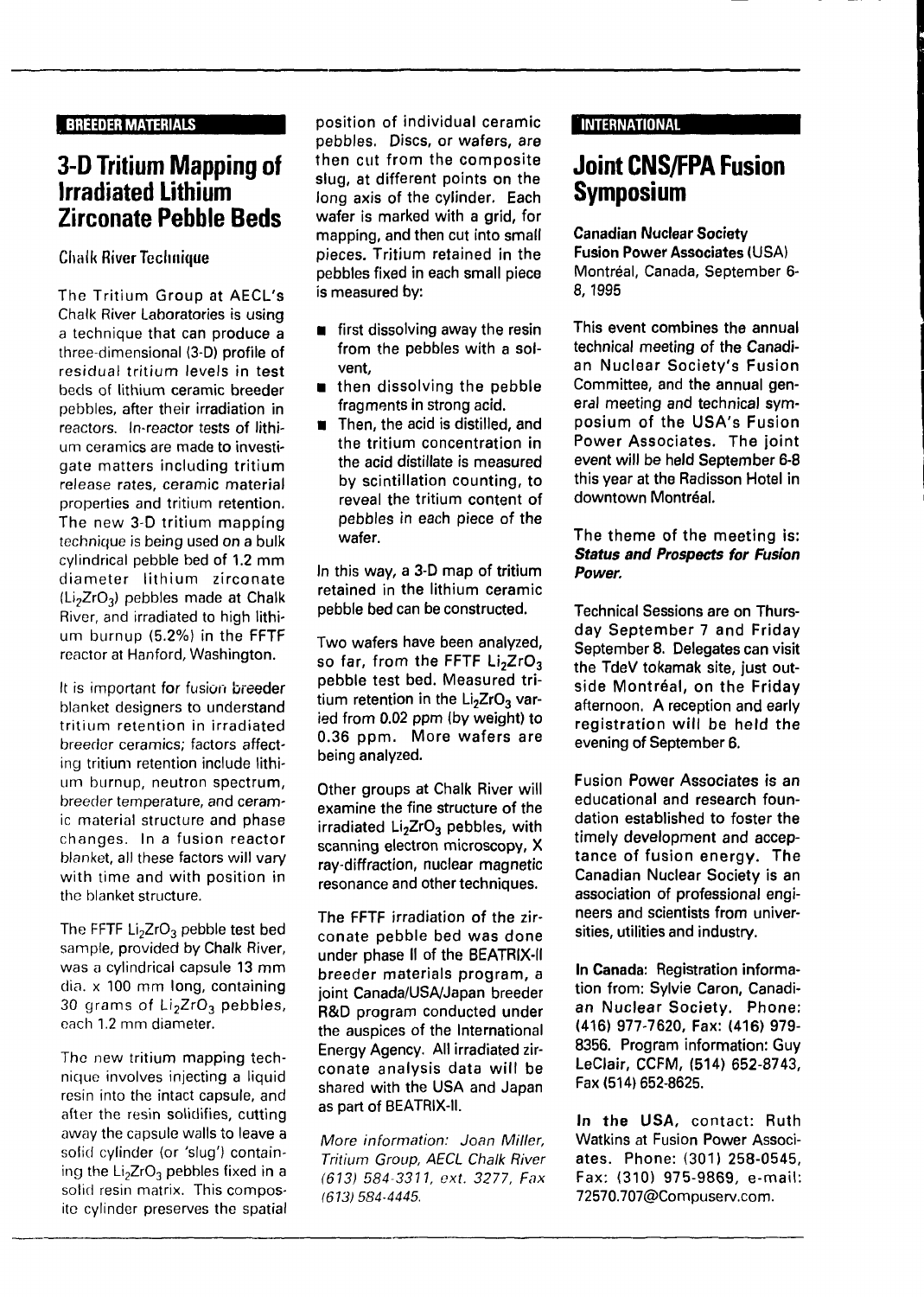The 1.3 MW lower hybrid radiofrequency system will be retained, with a modified antenna. It is planned to supplement the lower hybrid system in 1988 with about 1 MW of electron cyclotron radiofrequency heating at 110 GHz.

#### Mission elements

In summary, the main elements of the mission for the upgraded TdeV are these:

- **B** Study radiative divertor scenarios.
- **Compare low-Z and high-Z** divertor plates.
- **Use variable divertor geome**try (see diagram) and better heat handling capacity in high-power divertor studies.
- $\blacksquare$  Study biasing for divertor heat flux and particle control.
- Improve magnetic geometry for H-mode and high ß operation.
- For single-null and doublenull geometries, compare particle and heat exhaust via divertors.
- Study plasma current profile control and its effects on containment.

Upgrade planning is well advanced, and substantial amounts of equipment are being procured.

Réal Décoste is in charge of overall upgrade planning. Guenther Pacher of CCFM has special responsibility for the new divertor design.

More information: **Real Décoste**  $(514)$  652-8715, e-mail = decoste@toka.ireqccfm. hydro, qc.ca. **Guenther** Pacher (514) **652-8882,** e-mail = pacherg@toka.ireqccfm.hydro.qc.ca. Fax (514) **652-** 8625.

# **Fusion Notes**

**CFFTP supplies tritium scavenger equipment for OMEGA Upgrade Laser at University of Rochester.** The 60-beam OMEGA Upgrade laser at Rochester will irradiate hollow plastic microballoon targets containing tritium, during a program that will start this year. CFFTP is designing and supplying equipment to recover tritium released into the OMEGA Upgrade laser target chamber, when the laser implodes microballoon targets containing tritium. Under another CFFTP-Rochester agreement, Ontario Hydro Technologies is assessing the rate of diffusion of deuterium-tritium (DT) gas through the wall of aluminumcoated microballoon laser targets. Hollow laser targets are charged with DT fuel gas by diffusion. **More information: Ron Matsugu, CFFTP, (416) 855-4717, Fax (416) 823-8020.**

**CFFTP and CCFM commit to more Compact Toroid Fueller work.** The compact toroid fueller (CTF) now installed on the TdeV tokamak will be rebuilt to penetrate more intense magnetic fields on a tokamak. Results with the present CTF in 1994 were good - the CTF successfully injected compact toroid plasmas into TdeV, without main plasma disruptions, at toroidal fields up to 1.4 tesla. Over the next year the CTF and its power supplies will be upgraded to penetrate 2 tesla fields. The redesign and upgrade work is a joint project between CFFTP and CCFM. UC Davis and University of Saskatchewan are collaborators. **More information: Roger Raman, CCFM, (514) 652-8859, Fax (514 652-8625.**

**STOR-M tokamak to starts up again. Variable-angle Compact Toroid Fueller fitted.** The University of Saskatchewan's STOR-M tokamak will be restarted soon. It has been fitted with a new, flexibly-mounted compact toroid Fueller (CTF) for injecting small, dense hydrogen plasma toroids. The STOR-M toroidal magnetic field is also increased. The new CTF can swivel through 140 degrees in the STOR-M equatorial plane to inject CTs against the plasma current, or with the plasma current flow. Plasma current drive with CTs will be explored. Major changes to the STOR-M vacuum vessel were needed to fit the CTF, so STOR-M was shut down for some months. The tokamak now has an improved power supply, and a number of new microwave diagnostics in the 30 - 75 GHz frequency range. For the next year, the experimental program for STOR-M will concentrate on four main themes:

- **Variable angle compact toroid** injection
- AC tokamak operation
- Anomalous transport in tokamak plasmas
- **Control of MHD activity**

**More information: Prof. Akira Hirose, Physics Dept, University of Saskatchewan (306) 966-6414, Fax (306) 966-6400, e-mail = hirose@sask.usask.ca.**

**DIVIMP Divertor code.** This impurity transport code, from UTIAS, has been requested by staff at TdeV tokamak, and at the Dlll-D tokamak in San Diego. (See FusionCanada No. 26, November 1994 for article on DIVIMP). Most of the world's divertor-equipped tokamaks are now using the code or have **access. More from Peter Stangeby, UTIAS. Phone/ fax (416) 667-7729. e-mail** pcs@starfire.utias.utoronto.ca.